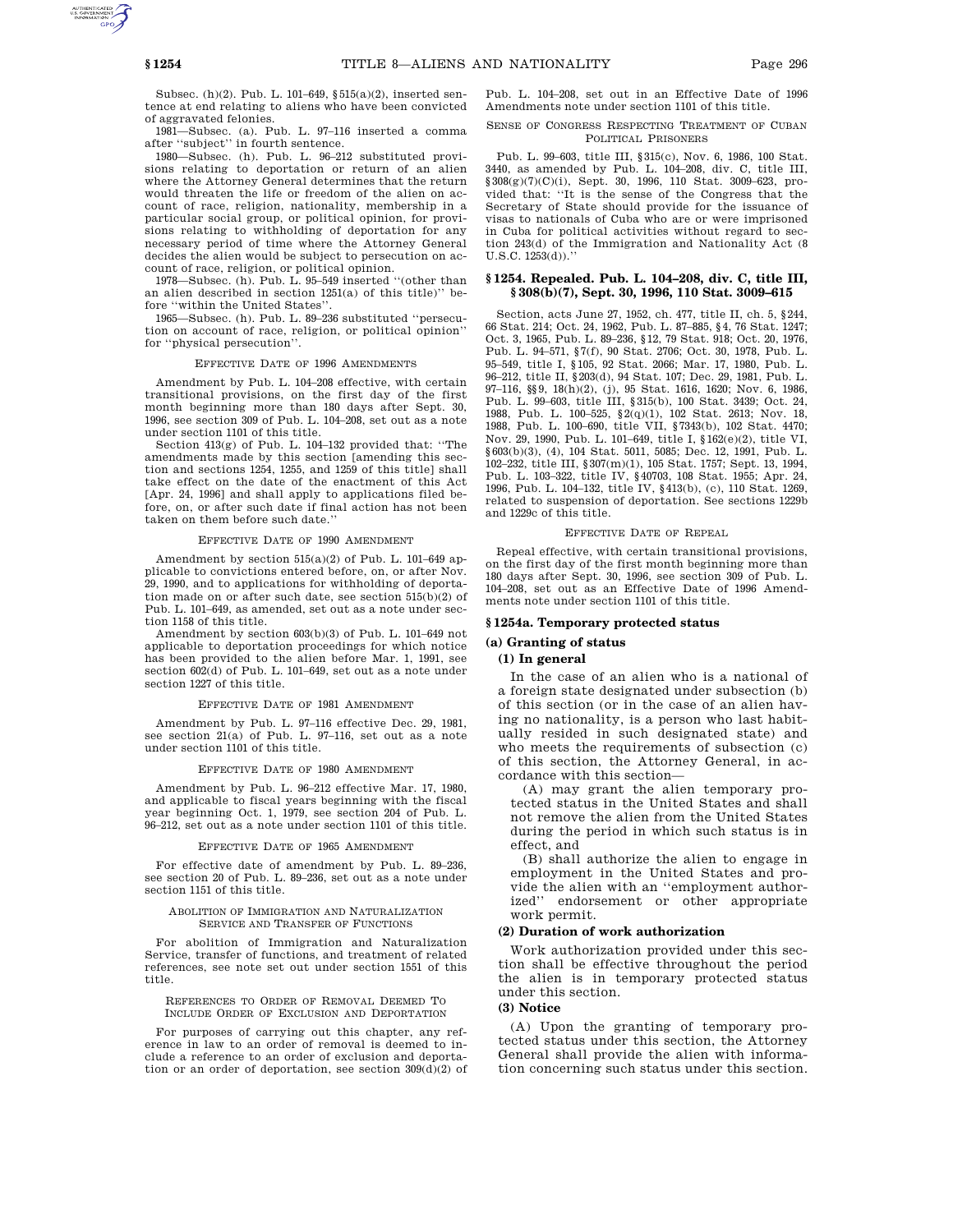(B) If, at the time of initiation of a removal proceeding against an alien, the foreign state (of which the alien is a national) is designated under subsection (b) of this section, the Attorney General shall promptly notify the alien of the temporary protected status that may be available under this section.

(C) If, at the time of designation of a foreign state under subsection (b) of this section, an alien (who is a national of such state) is in a removal proceeding under this subchapter, the Attorney General shall promptly notify the alien of the temporary protected status that may be available under this section.

(D) Notices under this paragraph shall be provided in a form and language that the alien can understand.

## **(4) Temporary treatment for eligible aliens**

(A) In the case of an alien who can establish a prima facie case of eligibility for benefits under paragraph (1), but for the fact that the period of registration under subsection  $(c)(1)(A)(iv)$  of this section has not begun, until the alien has had a reasonable opportunity to register during the first 30 days of such period, the Attorney General shall provide for the benefits of paragraph (1).

(B) In the case of an alien who establishes a prima facie case of eligibility for benefits under paragraph (1), until a final determination with respect to the alien's eligibility for such benefits under paragraph (1) has been made, the alien shall be provided such benefits.

# **(5) Clarification**

Nothing in this section shall be construed as authorizing the Attorney General to deny temporary protected status to an alien based on the alien's immigration status or to require any alien, as a condition of being granted such status, either to relinquish nonimmigrant or other status the alien may have or to execute any waiver of other rights under this chapter. The granting of temporary protected status under this section shall not be considered to be inconsistent with the granting of nonimmigrant status under this chapter.

### **(b) Designations**

# **(1) In general**

The Attorney General, after consultation with appropriate agencies of the Government, may designate any foreign state (or any part of such foreign state) under this subsection only if—

(A) the Attorney General finds that there is an ongoing armed conflict within the state and, due to such conflict, requiring the return of aliens who are nationals of that state to that state (or to the part of the state) would pose a serious threat to their personal safety;

(B) the Attorney General finds that—

(i) there has been an earthquake, flood, drought, epidemic, or other environmental disaster in the state resulting in a substantial, but temporary, disruption of living conditions in the area affected,

(ii) the foreign state is unable, temporarily, to handle adequately the return to the state of aliens who are nationals of the state, and

(iii) the foreign state officially has requested designation under this subparagraph; or

(C) the Attorney General finds that there exist extraordinary and temporary conditions in the foreign state that prevent aliens who are nationals of the state from returning to the state in safety, unless the Attorney General finds that permitting the aliens to remain temporarily in the United States is contrary to the national interest of the United States.

A designation of a foreign state (or part of such foreign state) under this paragraph shall not become effective unless notice of the designation (including a statement of the findings under this paragraph and the effective date of the designation) is published in the Federal Register. In such notice, the Attorney General shall also state an estimate of the number of nationals of the foreign state designated who are (or within the effective period of the designation are likely to become) eligible for temporary protected status under this section and their immigration status in the United States.

# **(2) Effective period of designation for foreign states**

The designation of a foreign state (or part of such foreign state) under paragraph (1) shall—

(A) take effect upon the date of publication of the designation under such paragraph, or such later date as the Attorney General may specify in the notice published under such paragraph, and

(B) shall remain in effect until the effective date of the termination of the designation under paragraph (3)(B).

For purposes of this section, the initial period of designation of a foreign state (or part thereof) under paragraph (1) is the period, specified by the Attorney General, of not less than 6 months and not more than 18 months.

# **(3) Periodic review, terminations, and extensions of designations**

## **(A) Periodic review**

At least 60 days before end of the initial period of designation, and any extended period of designation, of a foreign state (or part thereof) under this section the Attorney General, after consultation with appropriate agencies of the Government, shall review the conditions in the foreign state (or part of such foreign state) for which a designation is in effect under this subsection and shall determine whether the conditions for such designation under this subsection continue to be met. The Attorney General shall provide on a timely basis for the publication of notice of each such determination (including the basis for the determination, and, in the case of an affirmative determination, the period of extension of designation under subparagraph (C)) in the Federal Register.

### **(B) Termination of designation**

If the Attorney General determines under subparagraph (A) that a foreign state (or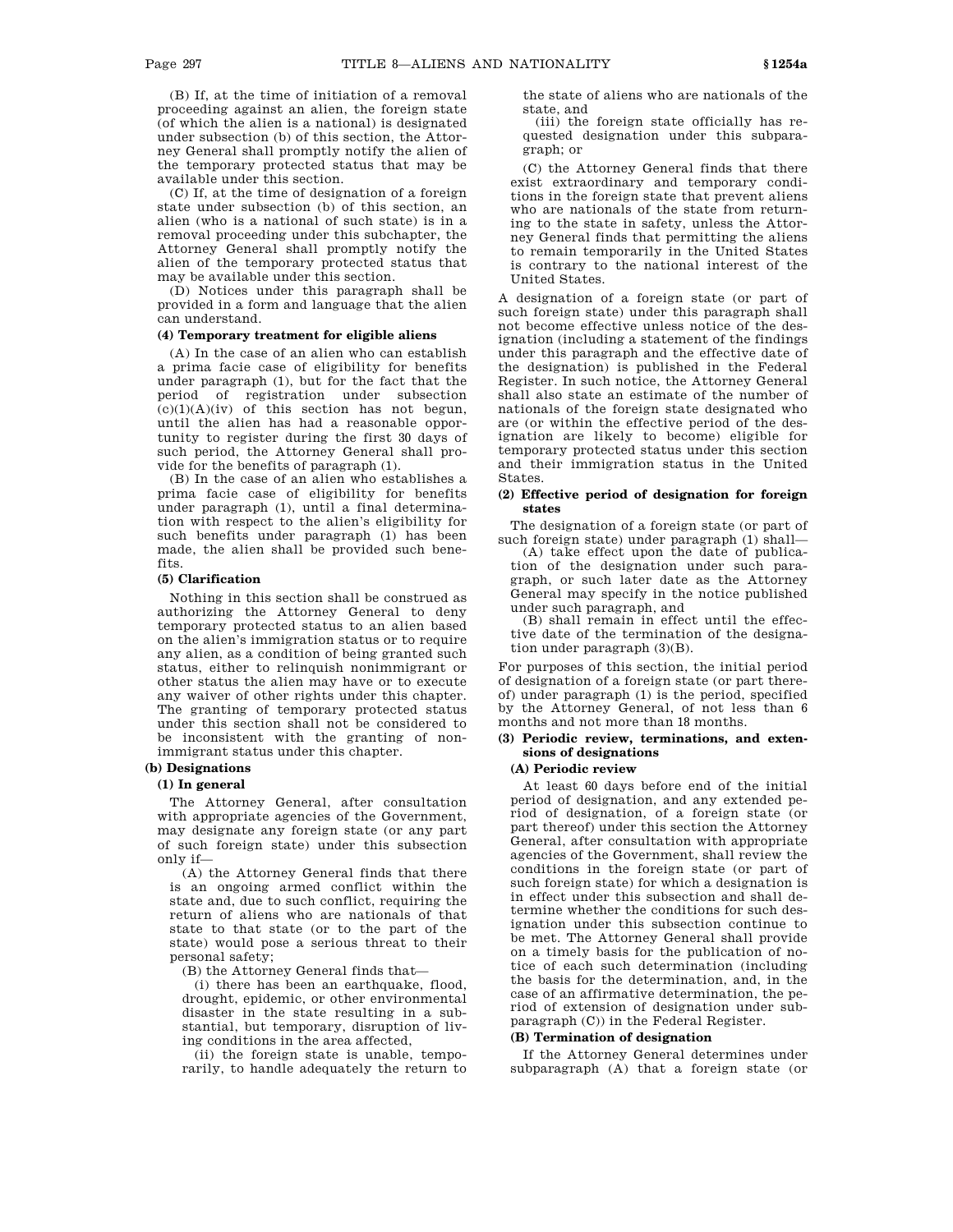part of such foreign state) no longer continues to meet the conditions for designation under paragraph (1), the Attorney General shall terminate the designation by publishing notice in the Federal Register of the determination under this subparagraph (including the basis for the determination). Such termination is effective in accordance with subsection (d)(3) of this section, but shall not be effective earlier than 60 days after the date the notice is published or, if later, the expiration of the most recent previous extension under subparagraph (C).

# **(C) Extension of designation**

If the Attorney General does not determine under subparagraph (A) that a foreign state (or part of such foreign state) no longer meets the conditions for designation under paragraph (1), the period of designation of the foreign state is extended for an additional period of 6 months (or, in the discretion of the Attorney General, a period of 12 or 18 months).

# **(4) Information concerning protected status at time of designations**

At the time of a designation of a foreign state under this subsection, the Attorney General shall make available information respecting the temporary protected status made available to aliens who are nationals of such designated foreign state.

# **(5) Review**

### **(A) Designations**

There is no judicial review of any determination of the Attorney General with respect to the designation, or termination or extension of a designation, of a foreign state under this subsection.

## **(B) Application to individuals**

The Attorney General shall establish an administrative procedure for the review of the denial of benefits to aliens under this subsection. Such procedure shall not prevent an alien from asserting protection under this section in removal proceedings if the alien demonstrates that the alien is a national of a state designated under paragraph (1).

## **(c) Aliens eligible for temporary protected status (1) In general**

### **(A) Nationals of designated foreign states**

Subject to paragraph (3), an alien, who is a national of a state designated under subsection (b)(1) of this section (or in the case of an alien having no nationality, is a person who last habitually resided in such designated state), meets the requirements of this paragraph only if—

(i) the alien has been continuously physically present in the United States since the effective date of the most recent designation of that state;

(ii) the alien has continuously resided in the United States since such date as the Attorney General may designate;

(iii) the alien is admissible as an immigrant, except as otherwise provided under paragraph (2)(A), and is not ineligible for temporary protected status under para $graph (2)(B); and$ 

(iv) to the extent and in a manner which the Attorney General establishes, the alien registers for the temporary protected status under this section during a registration period of not less than 180 days.

# **(B) Registration fee**

The Attorney General may require payment of a reasonable fee as a condition of registering an alien under subparagraph (A)(iv) (including providing an alien with an ''employment authorized'' endorsement or other appropriate work permit under this section). The amount of any such fee shall not exceed \$50. In the case of aliens registered pursuant to a designation under this section made after July 17, 1991, the Attorney General may impose a separate, additional fee for providing an alien with documentation of work authorization. Notwithstanding section 3302 of title 31, all fees collected under this subparagraph shall be credited to the appropriation to be used in carrying out this section.

### **(2) Eligibility standards**

# **(A) Waiver of certain grounds for inadmissibility**

In the determination of an alien's admissibility for purposes of subparagraph (A)(iii) of paragraph (1)—

(i) the provisions of paragraphs (5) and  $(7)(A)$  of section 1182 $(a)$  of this title shall not apply;

(ii) except as provided in clause (iii), the Attorney General may waive any other provision of section 1182(a) of this title in the case of individual aliens for humanitarian purposes, to assure family unity, or when it is otherwise in the public interest; but

(iii) the Attorney General may not waive—

(I) paragraphs (2)(A) and (2)(B) (relating to criminals) of such section,

(II) paragraph (2)(C) of such section (relating to drug offenses), except for so much of such paragraph as relates to a single offense of simple possession of 30 grams or less of marijuana, or

(III) paragraphs  $(3)(A)$ ,  $(3)(B)$ ,  $(3)(C)$ , and (3)(E) of such section (relating to national security and participation in the Nazi persecutions or those who have engaged in genocide).

## **(B) Aliens ineligible**

An alien shall not be eligible for temporary protected status under this section if the Attorney General finds that—

(i) the alien has been convicted of any felony or 2 or more misdemeanors committed in the United States, or

(ii) the alien is described in section  $1158(b)(2)(A)$  of this title.

### **(3) Withdrawal of temporary protected status**

The Attorney General shall withdraw temporary protected status granted to an alien under this section if—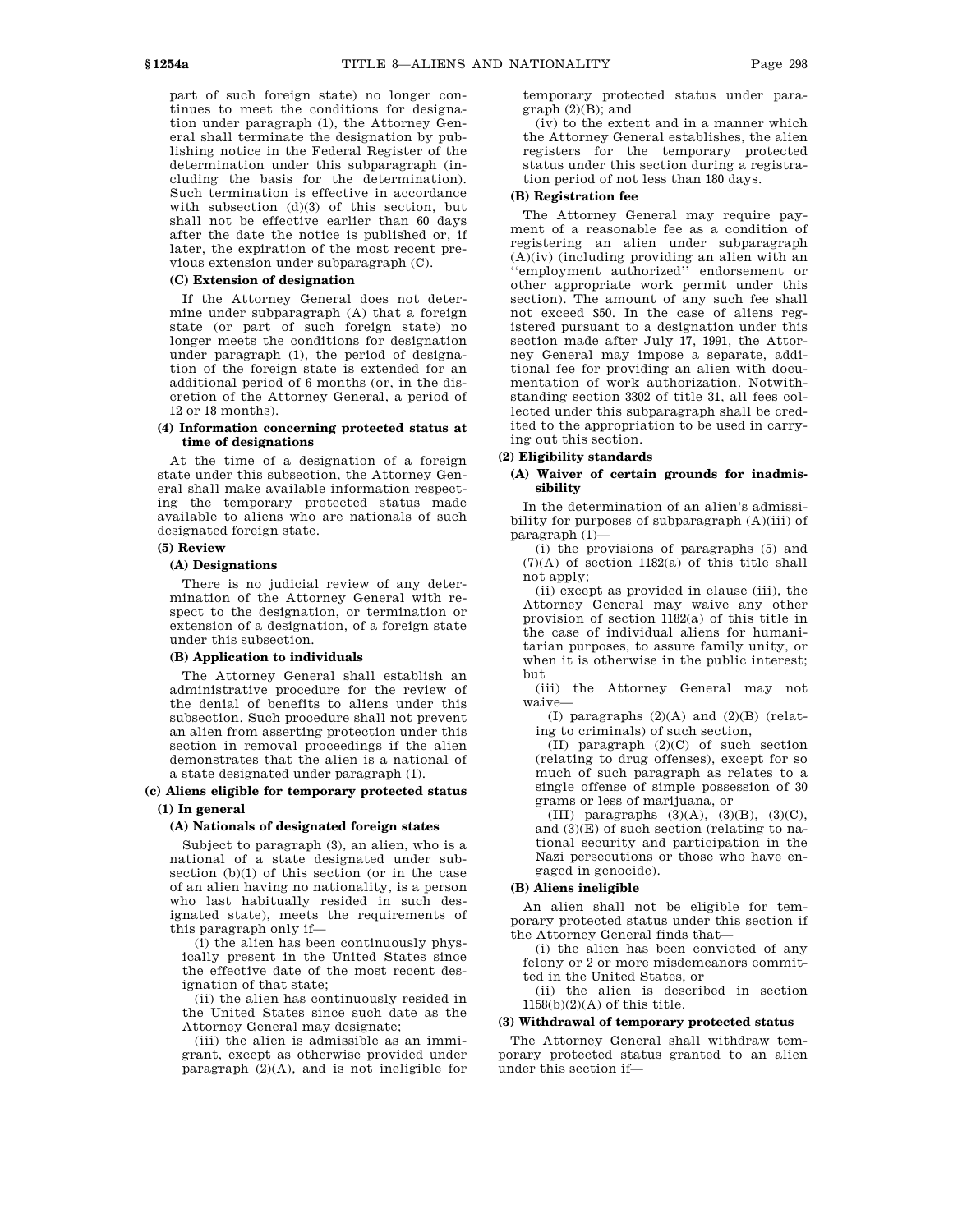(A) the Attorney General finds that the alien was not in fact eligible for such status under this section,

(B) except as provided in paragraph (4) and permitted in subsection (f)(3) of this section, the alien has not remained continuously physically present in the United States from the date the alien first was granted temporary protected status under this section, or

(C) the alien fails, without good cause, to register with the Attorney General annually, at the end of each 12-month period after the granting of such status, in a form and manner specified by the Attorney General.

# **(4) Treatment of brief, casual, and innocent departures and certain other absences**

(A) For purposes of paragraphs  $(1)(A)(i)$  and (3)(B), an alien shall not be considered to have failed to maintain continuous physical presence in the United States by virtue of brief, casual, and innocent absences from the United States, without regard to whether such absences were authorized by the Attorney General.

(B) For purposes of paragraph  $(1)(A)(ii)$ , an alien shall not be considered to have failed to maintain continuous residence in the United States by reason of a brief, casual, and innocent absence described in subparagraph (A) or due merely to a brief temporary trip abroad required by emergency or extenuating circumstances outside the control of the alien.

### **(5) Construction**

Nothing in this section shall be construed as authorizing an alien to apply for admission to, or to be admitted to, the United States in order to apply for temporary protected status under this section.

# **(6) Confidentiality of information**

The Attorney General shall establish procedures to protect the confidentiality of information provided by aliens under this section.

# **(d) Documentation**

# **(1) Initial issuance**

Upon the granting of temporary protected status to an alien under this section, the Attorney General shall provide for the issuance of such temporary documentation and authorization as may be necessary to carry out the purposes of this section.

## **(2) Period of validity**

Subject to paragraph (3), such documentation shall be valid during the initial period of designation of the foreign state (or part thereof) involved and any extension of such period. The Attorney General may stagger the periods of validity of the documentation and authorization in order to provide for an orderly renewal of such documentation and authorization and for an orderly transition (under paragraph (3)) upon the termination of a designation of a foreign state (or any part of such foreign state).

### **(3) Effective date of terminations**

If the Attorney General terminates the designation of a foreign state (or part of such foreign state) under subsection  $(b)(3)(B)$  of this section, such termination shall only apply to documentation and authorization issued or renewed after the effective date of the publication of notice of the determination under that subsection (or, at the Attorney General's option, after such period after the effective date of the determination as the Attorney General determines to be appropriate in order to provide for an orderly transition).

## **(4) Detention of alien**

An alien provided temporary protected status under this section shall not be detained by the Attorney General on the basis of the alien's immigration status in the United States.

# **(e) Relation of period of temporary protected status to cancellation of removal**

With respect to an alien granted temporary protected status under this section, the period of such status shall not be counted as a period of physical presence in the United States for purposes of section 1229b(a) of this title, unless the Attorney General determines that extreme hardship exists. Such period shall not cause a break in the continuity of residence of the period before and after such period for purposes of such section.

### **(f) Benefits and status during period of temporary protected status**

During a period in which an alien is granted temporary protected status under this section—

(1) the alien shall not be considered to be permanently residing in the United States under color of law;

(2) the alien may be deemed ineligible for public assistance by a State (as defined in section 1101(a)(36) of this title) or any political subdivision thereof which furnishes such assistance;

(3) the alien may travel abroad with the prior consent of the Attorney General; and

(4) for purposes of adjustment of status under section 1255 of this title and change of status under section 1258 of this title, the alien shall be considered as being in, and maintaining, lawful status as a nonimmigrant.

### **(g) Exclusive remedy**

Except as otherwise specifically provided, this section shall constitute the exclusive authority of the Attorney General under law to permit aliens who are or may become otherwise deportable or have been paroled into the United States to remain in the United States temporarily because of their particular nationality or region of foreign state of nationality.

# **(h) Limitation on consideration in Senate of legislation adjusting status**

# **(1) In general**

Except as provided in paragraph (2), it shall not be in order in the Senate to consider any bill, resolution, or amendment that—

(A) provides for adjustment to lawful temporary or permanent resident alien status for any alien receiving temporary protected status under this section, or

(B) has the effect of amending this subsection or limiting the application of this subsection.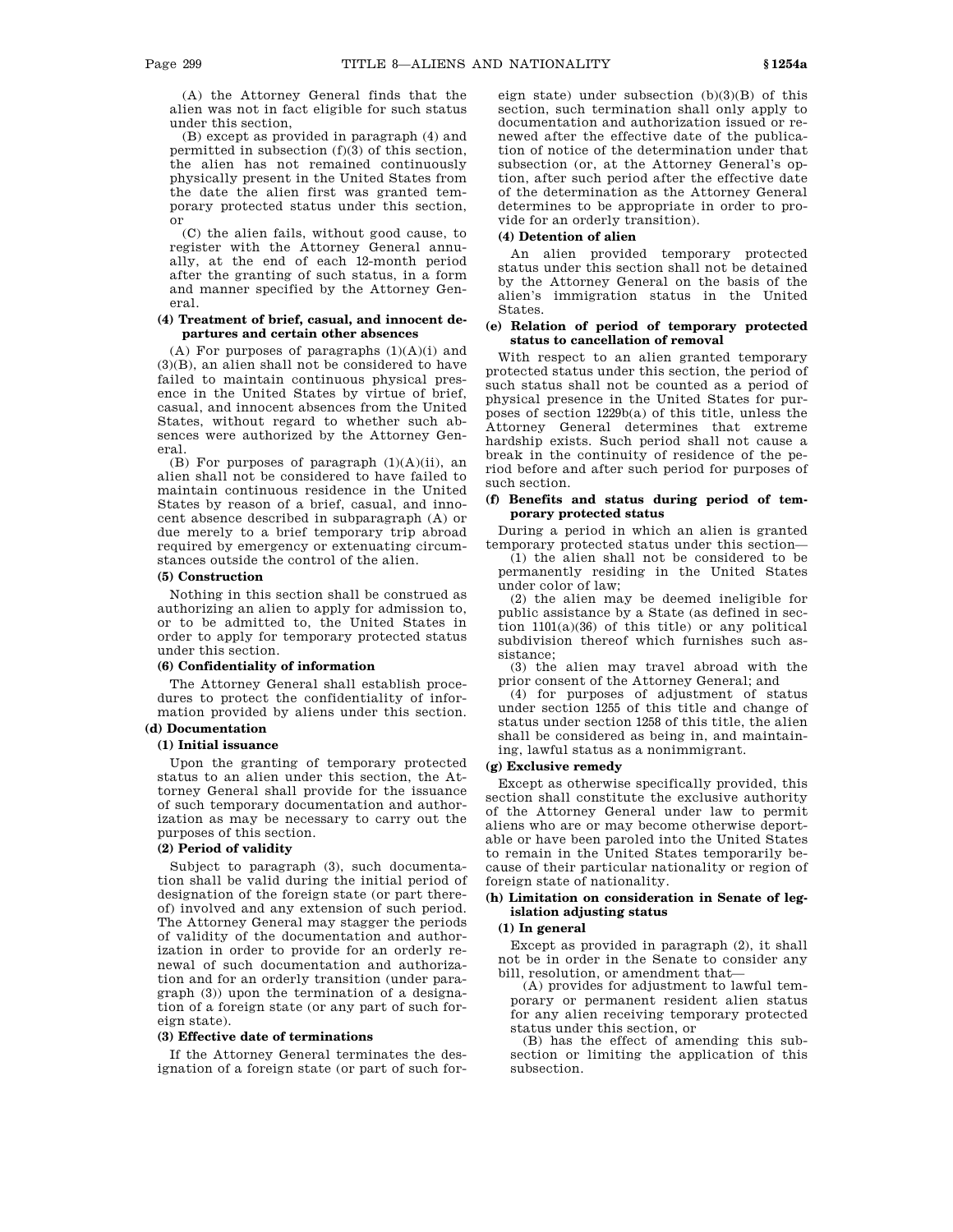# **(2) Supermajority required**

Paragraph (1) may be waived or suspended in the Senate only by the affirmative vote of three-fifths of the Members duly chosen and sworn. An affirmative vote of three-fifths of the Members of the Senate duly chosen and sworn shall be required in the Senate to sustain an appeal of the ruling of the Chair on a point of order raised under paragraph (1).

# **(3) Rules**

Paragraphs (1) and (2) are enacted—

(A) as an exercise of the rulemaking power of the Senate and as such they are deemed a part of the rules of the Senate, but applicable only with respect to the matters described in paragraph (1) and supersede other rules of the Senate only to the extent that such paragraphs are inconsistent therewith; and

(B) with full recognition of the constitutional right of the Senate to change such rules at any time, in the same manner as in the case of any other rule of the Senate.

### **(i) Annual report and review**

# **(1) Annual report**

Not later than March 1 of each year (beginning with 1992), the Attorney General, after consultation with the appropriate agencies of the Government, shall submit a report to the Committees on the Judiciary of the House of Representatives and of the Senate on the operation of this section during the previous year. Each report shall include—

(A) a listing of the foreign states or parts thereof designated under this section,

(B) the number of nationals of each such state who have been granted temporary protected status under this section and their immigration status before being granted such status, and

(C) an explanation of the reasons why foreign states or parts thereof were designated under subsection (b)(1) of this section and, with respect to foreign states or parts thereof previously designated, why the designation was terminated or extended under subsection (b)(3) of this section.

### **(2) Committee report**

No later than 180 days after the date of receipt of such a report, the Committee on the Judiciary of each House of Congress shall report to its respective House such oversight findings and legislation as it deems appropriate.

(June 27, 1952, ch. 477, title II, ch. 5, §244, formerly §244A, as added and amended Pub. L. 101–649, title III, §302(a), title VI, §603(a)(24), Nov. 29, 1990, 104 Stat. 5030, 5084; Pub. L. 102–232, title III, §§304(b), 307(*l*)(5), Dec. 12, 1991, 105 Stat. 1749, 1756; Pub. L. 103–416, title II, §219(j), (z)(2), Oct. 25, 1994, 108 Stat. 4317, 4318; renumbered §244 and amended Pub. L. 104–208, div. C, title III,  $$308(b)(7), (e)(1)(G), (11), (g)(7)(E)(i), (8)(A)(i),$ Sept. 30, 1996, 110 Stat. 3009–615, 3009–619, 3009–620, 3009–624.)

### REFERENCES IN TEXT

This chapter, referred to in subsec. (a)(5), was in the original, ''this Act'', meaning act June 27, 1952, ch. 477,

66 Stat. 163, known as the Immigration and Nationality Act, which is classified principally to this chapter. For complete classification of this Act to the Code, see Short Title note set out under section 1101 of this title and Tables.

### **AMENDMENTS**

1996—Subsec. (a)(1)(A). Pub. L. 104–208, §308(e)(11), substituted ''remove'' for ''deport''.

Subsec. (a)(3)(B), (C). Pub. L. 104–208,  $\sqrt[3]{308(e)(1)(G)}$ , substituted ''removal'' for ''deportation''.

Subsec. (b)(5)(B). Pub. L. 104–208, §308(e)(1)(G), substituted ''removal'' for ''deportation''.

Subsec. (c)(2)(B)(ii). Pub. L. 104–208, §308(g)(7)(E)(i), substituted "section  $1158(b)(2)(A)$ " for "section  $1253(h)(2)$ ".

Subsec. (e). Pub. L. 104–208, §308(g)(8)(A)(i), substituted ''section 1229b(a)'' for ''section 1254(a)''.

Pub. L. 104–208, §308(e)(11), amended heading.

1994—Subsec. (c)(1)(B). Pub. L. 103–416, §219(z)(2), made technical correction to directory language of Pub. L. 102–232, §304(b)(2). See 1991 Amendment note below.

Subsec. (c)(2)(A)(iii)(III). Pub. L. 103–416, §219(j), substituted ''paragraphs'' for ''Paragraphs'' and ''and  $(3)(E)$ " for  $\overline{N}$  or  $(3)(E)$ ".

1991—Subsec. (a)(1). Pub. L. 102–232, §304(b)(1), inserted parenthetical relating to alien having no nationality.

Subsec. (c)(1)(A). Pub. L. 102–232, §304(b)(3), inserted parenthetical relating to alien having no nationality.

Subsec. (c)(1)(B). Pub. L. 102–232, §304(b)(2), as amended by Pub. L. 103-416,  $\S219(z)(2)$ , inserted provisions requiring separate fee of aliens registered pursuant to designation made after July 17, 1991, and directing that all fees be credited to appropriation to be used to carry out this section.

Subsec. (c)(2)(A)(iii)(I). Pub. L. 102-232, §307(*l*)(5)(A), substituted "paragraphs  $(2)(A)$  and  $(2)(B)$ " for "paragraphs  $(9)$  and  $(10)'$ 

Subsec. (c)(2)(A)(iii)(III). Pub. L. 102–232, §307(*l*)(5)(B), amended subcl. (III) generally. Prior to amendment, subcl. (III) read as follows: ''paragraphs (3) (relating to security and related grounds).''

1990—Subsec. (c)(2)(A)(i). Pub. L. 101–649,  $§603(a)(24)(A)$ , which directed the substitution of "(5) and (7)(A)" for "(14), (20), (21), (25), and (32)", was executed by making the substitution for ''(14), (15), (20), (21), (25), and (32)'', as the probable intent of Congress.

Subsec. (c)(2)(A)(iii)(I). Pub. L. 101–649, §603(a)(24)(B), which directed the substitution of ''Paragraphs (2)(A) and  $(2)(B)$ " for "Paragraphs  $(9)$  and  $(10)$ ", could not be executed because the quoted language differed from the text. See 1991 Amendment note above.

Subsec. (c)(2)(A)(iii)(II). Pub. L. 101–649, §603(a)(24)(C),

substituted  $(2)(C)$ " for  $(23)$ " and inserted "or" at end.<br>Subsec.  $(0)(2)(A)(iii)(III)$ . Pub. L. 101-649, Subsec.  $(c)(2)(A)(iii)(III)$ .  $§603(a)(24)(D)$ , which directed the substitution of "(3) (relating to security and related grounds)'' for ''(27) and (29) (relating to national security)'', and a period for ''; or'', was executed by substituting ''(3) (relating to security and related grounds)" for "(27) and (29) of such section (relating to national security)'', and a period for ", or", as the probable intent of Congress.<br>Subsec.  $(c)(2)(A)(iii)(IV)$ . Pub. L.

 $(c)(2)(A)(iii)(IV)$ . Pub. L. 101–649.  $\S\,603(a)(24)(E),$  struck out subcl. (IV) which referred to par. (33).

#### EFFECTIVE DATE OF 1996 AMENDMENT

Amendment by Pub. L. 104–208 effective, with certain transitional provisions, on the first day of the first month beginning more than 180 days after Sept. 30, 1996, see section 309 of Pub. L. 104–208, set out as a note under section 1101 of this title.

#### EFFECTIVE DATE OF 1994 AMENDMENT

Amendment by section 219(j) of Pub. L. 103–416 effective as if included in the enactment of the Immigration Act of 1990, Pub. L. 101–649, see section 219(dd) of Pub.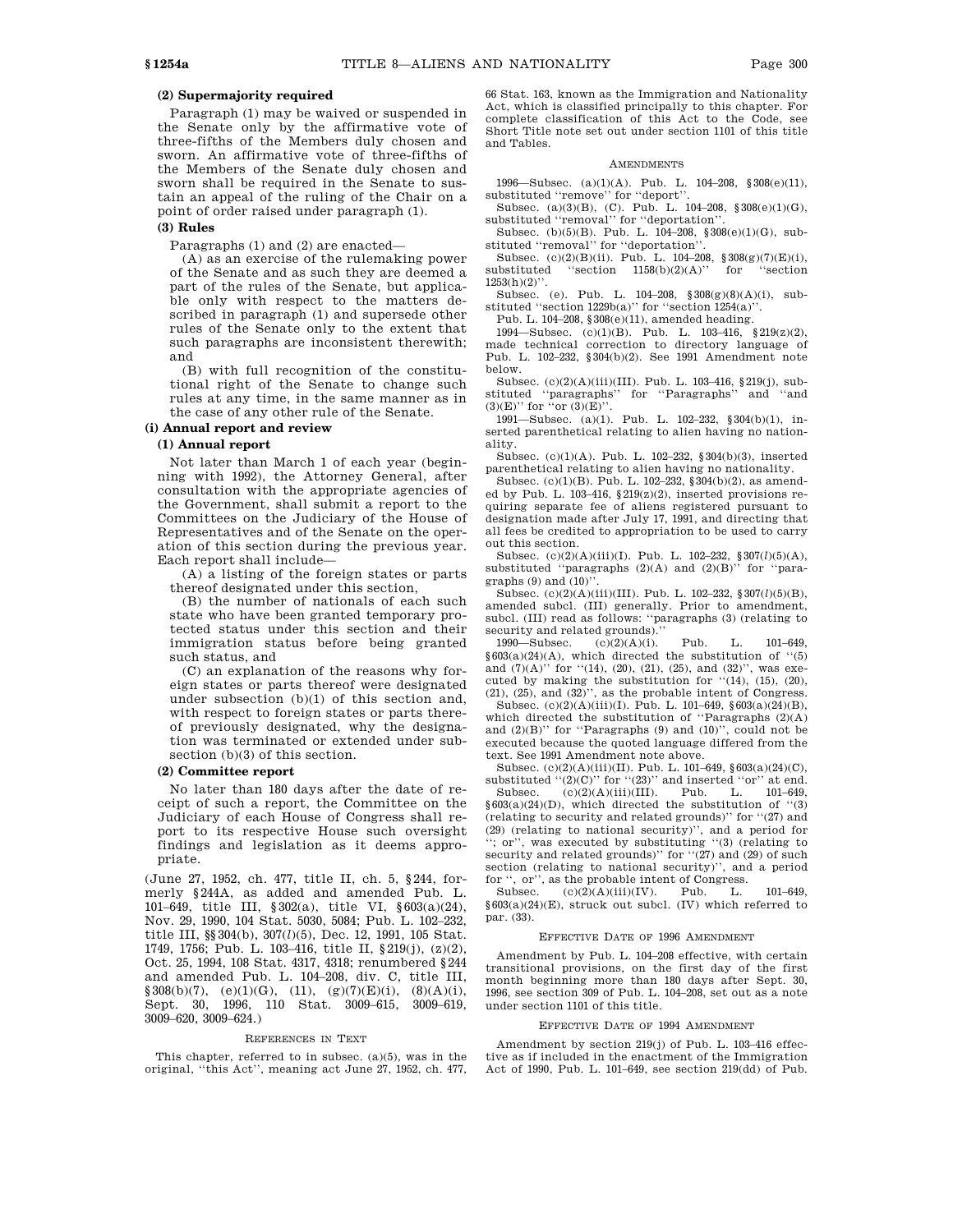L. 103–416, set out as a note under section 1101 of this title.

Section 219(z) of Pub. L. 103–416 provided that the amendment made by subsec. (z)(2) of that section is effective as if included in the Miscellaneous and Technical Immigration and Naturalization Amendments of 1991, Pub. L. 102–232.

### EFFECTIVE DATE OF 1991 AMENDMENT

Amendment by section 304(b) of Pub. L. 102–232 effective as if included in the enactment of the Immigration Act of 1990, Pub. L. 101–649, see section 310(1) of Pub. L.

102–232, set out as a note under section 1101 of this title. Section 307(*l*) of Pub. L. 102–232 provided that the amendment made by that section is effective as if included in section 603(a) of the Immigration Act of 1990, Pub. L. 101–649.

### EFFECTIVE DATE OF 1990 AMENDMENT

Amendment by section 603(a)(24) of Pub. L. 101–649 applicable to individuals entering United States on or after June 1, 1991, see section 601(e)(1) of Pub. L. 101–649, set out as a note under section 1101 of this title.

### ABOLITION OF IMMIGRATION AND NATURALIZATION SERVICE AND TRANSFER OF FUNCTIONS

For abolition of Immigration and Naturalization Service, transfer of functions, and treatment of related references, see note set out under section 1551 of this title.

### LIMITATION ON SUSPENSION OF DEPORTATION

The Attorney General may not suspend deportation and adjust status under this section of more than 4,000 aliens in any fiscal year, beginning after Sept. 30, 1996, regardless of when aliens applied for such suspension and adjustment, see section  $309(c)(7)$  of Pub. L. 104-208, set out in an Effective Date of 1996 Amendments note under section 1101 of this title.

ALIENS AUTHORIZED TO TRAVEL ABROAD TEMPORARILY

Section 304(c) of Pub. L. 102–232, as amended by Pub. L. 104–208, div. C, title III, §308(g)(1), (8)(A)(ii), (C), Sept.

30, 1996, 110 Stat. 3009–622, 3009–624, provided that: ''(1) In the case of an alien described in paragraph (2) whom the Attorney General authorizes to travel abroad temporarily and who returns to the United States in accordance with such authorization—

 $(A)$  the alien shall be inspected and admitted in the same immigration status the alien had at the time of departure if—

''(i) in the case of an alien described in paragraph (2)(A), the alien is found not to be excludable on a ground of exclusion referred to in section 301(a)(1) of the Immigration Act of 1990 [Pub. L. 101–649, set out as a note under section 1255a of this title], or

''(ii) in the case of an alien described in paragraph (2)(B), the alien is found not to be excludable on a ground of exclusion referred to in section  $244(c)(2)(A)(iii)$  of the Immigration and Nationality Act  $[8 \text{ U.S.C. } 1254a(c)(2)(A)(iii)]$ ; and

''(B) the alien shall not be considered, by reason of such authorized departure, to have failed to maintain continuous physical presence in the United States for purposes of section 240A(a) of the Immigration and Nationality Act [8 U.S.C. 1229b(a)] if the absence meets the requirements of section 240A(b)(2) of such Act.

''(2) Aliens described in this paragraph are the following:

''(A) Aliens provided benefits under section 301 of the Immigration Act of 1990 (relating to family unity).

''(B) Aliens provided temporary protected status under section 244 of the Immigration and Nationality Act, including aliens provided such status under section 303 of the Immigration Act of 1990 [Pub. L.  $101-649$ , set out below].

# EFFECT ON EXECUTIVE ORDER 12711

Section 302(c) of Pub. L. 101–649, as amended by Pub. L. 102–232, title III, §304(a), Dec. 12, 1991, 105 Stat. 1749; Pub. L. 103–416, title II, §219(y), Oct. 25, 1994, 108 Stat. 4318; Pub. L. 104–208, div. C, title III, §308(g)(1), Sept. 30, 1996, 110 Stat. 3009–622, provided that: ''Notwithstanding subsection (g) of section 244 of the Immigration and Nationality Act [8 U.S.C. 1254a(g)] (inserted by the amendment made by subsection (a)), such section shall not supersede or affect Executive Order 12711 (April 11, 1990 [8 U.S.C. 1101 note], relating to policy implementation with respect to nationals of the People's Republic of China).''

### SPECIAL TEMPORARY PROTECTED STATUS FOR SALVADORANS

Section 303 of Pub. L. 101–649, as amended by Pub. L. 102–65, §1, July 2, 1991, 105 Stat. 322; Pub. L. 104–208, div. C, title III, §308(g)(1), (6)(A), Sept. 30, 1996, 110 Stat. 3009–622, 3009–623, provided that:

''(a) DESIGNATION.—

''(1) IN GENERAL.—El Salvador is hereby designated under section 244(b) of the Immigration and Nationality Act [8 U.S.C. 1254a(b)], subject to the provisions of this section.

''(2) PERIOD OF DESIGNATION.—Such designation shall take effect on the date of the enactment of this section [Nov. 29, 1990] and shall remain in effect until the end of the 18-month period beginning January 1, 1991.

''(b) ALIENS ELIGIBLE.— ''(1) IN GENERAL.—In applying section 244 of the Immigration and Nationality Act [8 U.S.C. 1254a] pursuant to the designation under this section, subject to section 244(c)(3) of such Act, an alien who is a national of El Salvador meets the requirements of section 244(c)(1) of such Act only if—

''(A) the alien has been continuously physically present in the United States since September 19, 1990;

''(B) the alien is admissible as an immigrant, exas otherwise provided under section  $244(c)(2)(A)$  of such Act, and is not ineligible for temporary protected status under section temporary protected status under section  $244(c)(2)(B)$  of such Act; and

''(C) in a manner which the Attorney General shall establish, the alien registers for temporary protected status under this section during the registration period beginning January 1, 1991, and ending October 31, 1991.

''(2) REGISTRATION FEE.—The Attorney General shall require payment of a reasonable fee as a condition of registering an alien under paragraph (1)(C) (including providing an alien with an 'employment authorized' endorsement or other appropriate work permit under this section). The amount of the fee shall be sufficient to cover the costs of administration of this section. Notwithstanding section 3302 of title 31, United States Code, all such registration fees collected shall be credited to the appropriation to be used in carrying out this section.

''(c) APPLICATION OF CERTAIN PROVISIONS.— ''(1) IN GENERAL.—Except as provided in this subsection, the provisions of section 244 of the Immigration and Nationality Act [8 U.S.C. 1254a] (including subsection (h) thereof) shall apply to El Salvador (and aliens provided temporary protected status) under this section in the same manner as they apply to a foreign state designated (and aliens provided

temporary protected status) under such section. ''(2) PROVISIONS NOT APPLICABLE.—Subsections  $(b)(1)$ ,  $(b)(2)$ ,  $(b)(3)$ ,  $(c)(1)$ ,  $(c)(4)$ ,  $(d)(3)$ , and (i) of such

section 244 shall not apply under this section. ''(3) 6-MONTH PERIOD OF REGISTRATION AND WORK AU-THORIZATION.—Notwithstanding section 244(a)(2) of the Immigration and Nationality Act, the work authorization provided under this section shall be effective for periods of 6 months. In applying section  $244(c)(3)(\overline{c})$  of such Act under this section, 'semiannually, at the end of each 6-month period' shall be substituted for 'annually, at the end of each 12-month period' and, notwithstanding section 244(d)(2) of such Act, the period of validity of documentation under this section shall be 6 months.